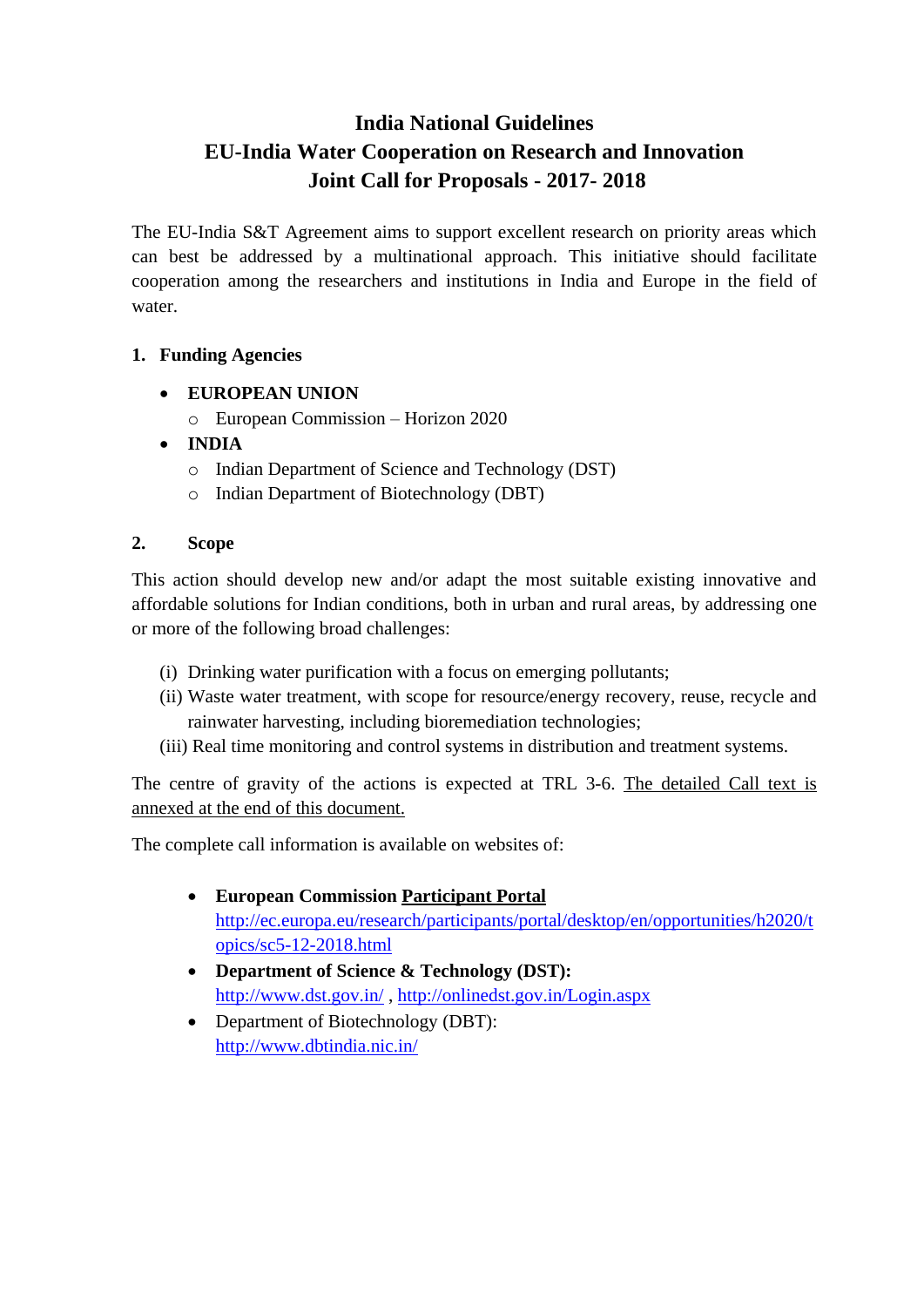#### **3. Participation**

Joint proposal for a collaborative research and innovation project (called RIA - Research and Innovation  $Action<sup>1</sup>$  should be submitted by a consortium of at least **three legal entities from India** and **three legal entities from Europe.**

The eligibility criteria and other terms and conditions are described below.

Above the minimum required number of participants  $(3+3)$ , the consortium can have as many participants as deemed necessary and in the interest of executing the project.

### **3.1 Eligibility**

#### o **European Union:**

Are eligible to receive funding in Horizon 2020:

- **Member States of the European Union**, including their overseas departments and outermost regions<sup>2 3 4</sup>.
- **Countries Associated to Horizon 2020**<sup>5</sup> **;**

Jointly called hereafter **'Europe'.**

At least three legal entities from Europe shall participate in an action. Each of the three legal European entities shall be established in a different Member State or country associated to Horizon 2020.

All three legal entities shall be independent of each other within the meaning of Article 8 of Horizon 2020 Rules for Participation.

#### o **India:**

 $\overline{a}$ 

At least three different legal entities from India. All legal entities shall be independent of each other.

<sup>1</sup> http://ec.europa.eu/research/participants/data/ref/h2020/other/wp/2016\_2017/annexes/h2020 wp1617-annex-d-ria\_en.pdf

<sup>2</sup> https://europa.eu/european-union/about-eu/countries\_en

<sup>3</sup> http://ec.europa.eu/research/participants/data/ref/h2020/other/wp/2018-2020/annexes/h2020-wp1820 annex-a-countries-rules\_en.pdf

 $<sup>4</sup>$  For British applicants: Please note that until the UK leaves the EU, EU law continues to apply to and within</sup> the UK, when it comes to rights and obligations; this includes the eligibility of UK legal entities to fully participate and receive funding in Horizon 2020 actions. Please be aware however that the eligibility criteria must be complied with for the entire duration of the grant. If the United Kingdom withdraws from the EU during the grant period without concluding an agreement with the EU ensuring in particular that British applicants continue to be eligible, you will cease to be eligible to receive EU funding (while continuing, where possible, to participate) or be required to leave the project on the basis of Article 50 of the grant agreement.

<sup>&</sup>lt;sup>5</sup> http://ec.europa.eu/research/participants/data/ref/h2020/grants\_manual/hi/3cpart/h2020-hi-listac\_en.pdf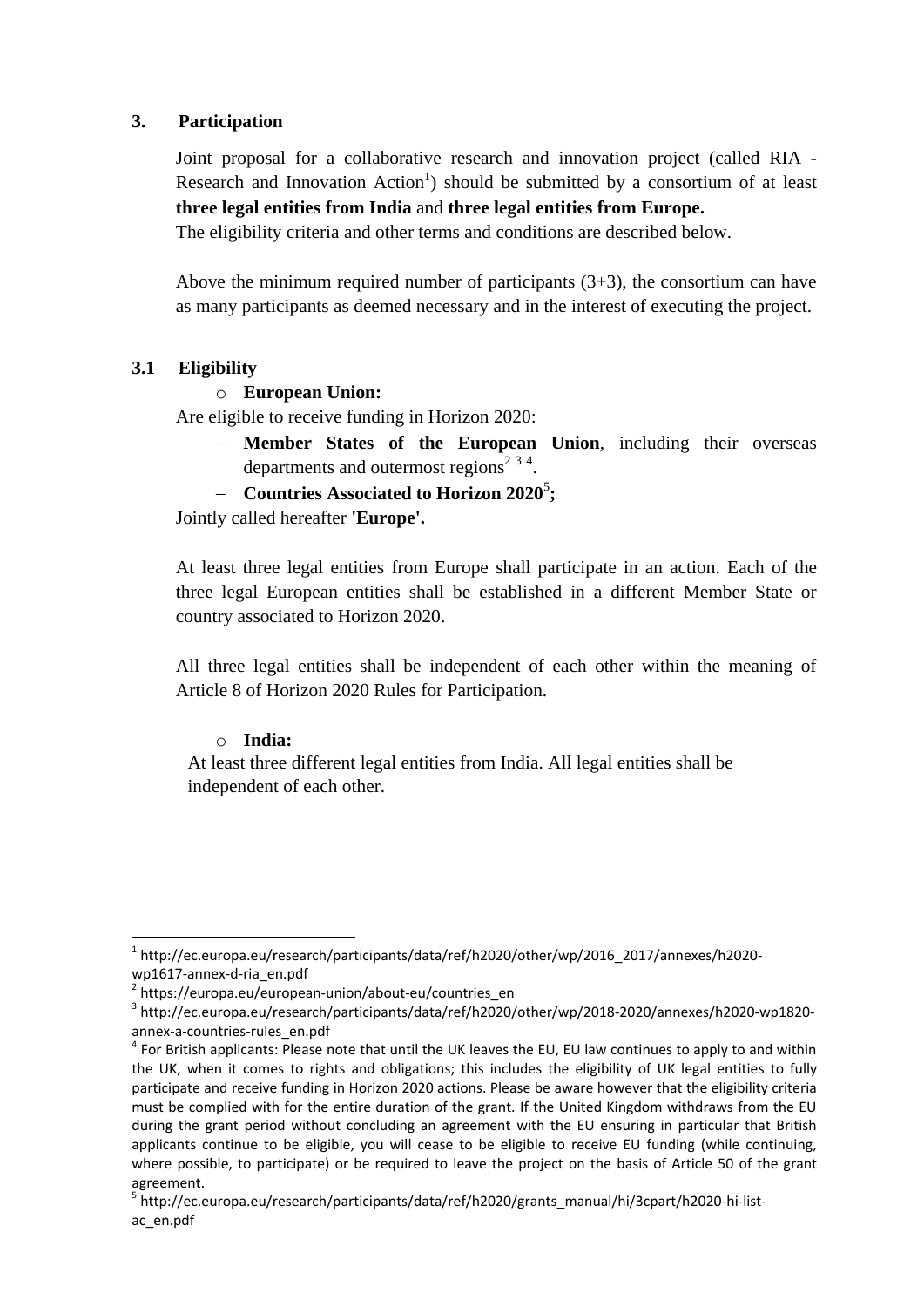### **3.2 Type of eligible applicants**

### From India:

Eligible Indian partners can be from recognised public/private funded academic or research institutions, national R&D laboratories, R&D entities having recognition as a Scientific and Industrial Research Organisation (SIRO)<sup>6</sup> by the Department of Scientific and Industrial Research  $(DSIR)^7$  under the Scheme on Recognition of Scientific and Industrial Research Organisations (SIROs) of 1988.

The Indian private R&D institutions, Indian NGOs/VOs should be registered in the DARPAN Portal of NITI Aayog [\(http://ngodarpan.gov.in/\)](http://ngodarpan.gov.in/) and registered in the Government of India's Public Finance Management System (PFMS) https://pfms.nic.in. The Indian private R&D performing institutions. Indian NGOs/VOs should have experience of at least 3 years in scientific research, teaching, training, extension activities.

**Indian SME/Industry**: Indian SME/Industry can be partner in the consortium and eligible for funding subject to fulfilment of DST/DBT financial and technical norms.

As per existing DBT financial norm, maximum grant support to industry will be Rs.1.5 Crores per project, subject to matching contribution from industry. Company should be incorporated in India and should have 51% Indian corpus i.e. shareholding. This is particular relevant for the private SMS/industry on Bioremediation.

### From Europe:

 $\overline{a}$ 

Any natural or legal person (e.g. any company, big or small, research organisations, universities, non-governmental organisations, etc.) regardless of their place of residence or establishment. in Europe. They must possess the operational and financial viability to carry out the research tasks that they propose<sup>8</sup>.

### **3.3 Composition of the consortia**

- Collaborative Research & Innovation Actions (RIA) will be carried out by consortia of organisations working together on specific research & innovation areas identified in the call text.
- Each consortium submitting a proposal must include at least **three legal R&D entities from India**, and at least **three legal entities from Europe.**

 $^6$  http://www.dsir.gov.in/#files/tpdup/irdpp/SIRO-revised-guidelines.html

 $<sup>7</sup>$  The Department of Scientific and Industrial Research (DSIR), Government of India is the nodal government</sup> department for granting recognition to non-commercial Scientific & Industrial Research Organisations (SIROs). The functional SIROs having clearly stated objectives of undertaking scientific research, broad based Governing Council, Research Advisory Committee, research personnel, infrastructure facilities for research, well defined, time bound research programs and clearly stated objectives of undertaking scientific research are considered eligible for recognition by DSIR.

<sup>8</sup> http://ec.europa.eu/research/participants/docs/h2020-funding-guide/grants/applying-for-funding/findpartners\_en.htm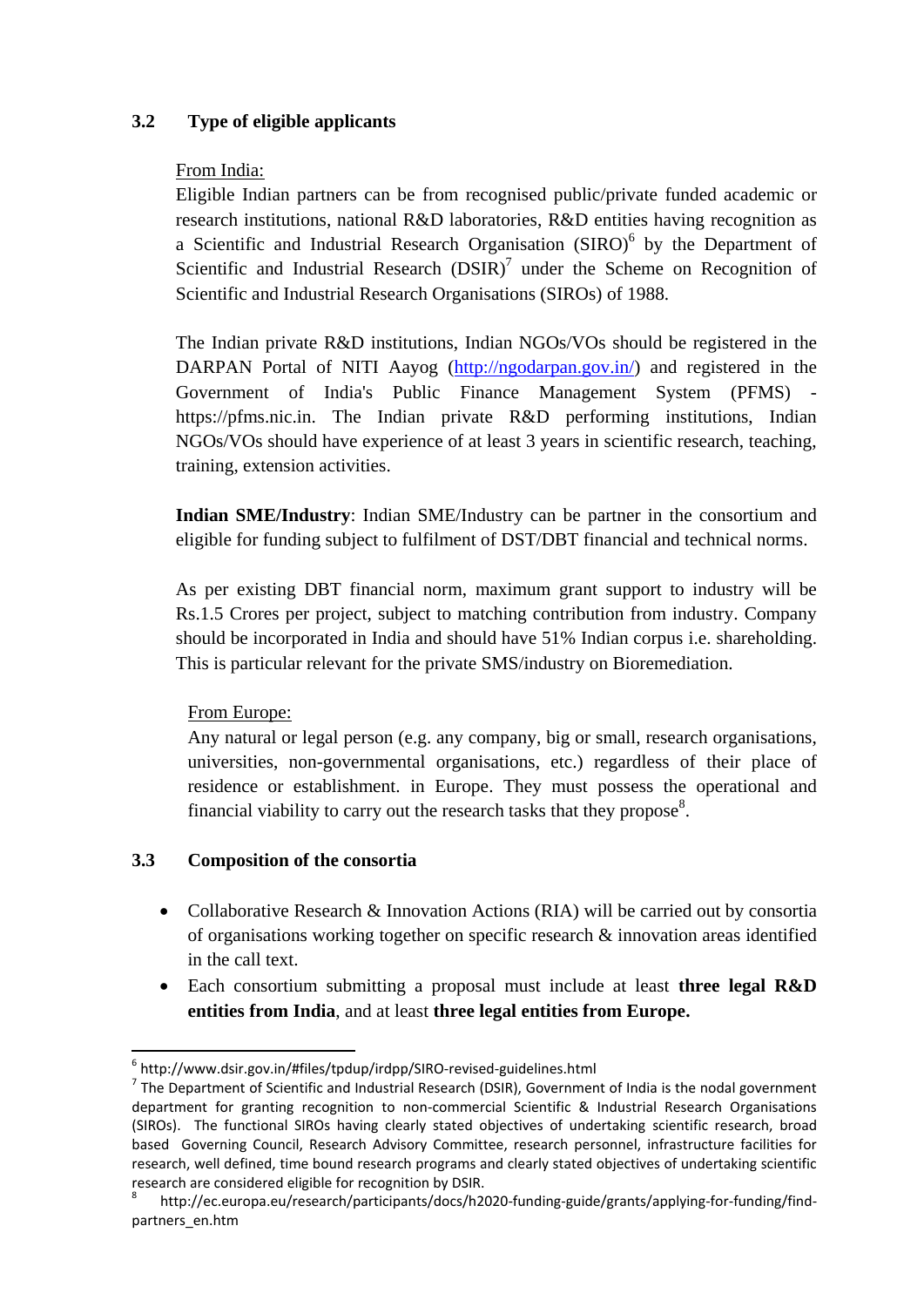- In addition to the six mandatory participants, the consortia may involve as many partners as necessary.
- There is no restriction on additional number of participating organizations from India and Europe.
- The number of project partners should correspond to the aims of the project and be reasonably balanced in terms of geographic participation. Each project should clearly demonstrate the added value of working together.
- The participating organization from India/Europe countries has to be a legal entity as per law of the country.
- There is one call coordinator per consortium. In addition, a ' lead scientific coordinator' to represent the Indian participants in each consortium should be nominated.
- The proposals have to be led by qualified researchers/ professionals from Science, Technology, and Engineering disciplines working in regular position at Indian & European institutions.
- Gender balance in research teams: Applicants are encouraged to promote equal opportunities in the implementation of the action and to ensure a balanced participation of women and men at all levels in research and innovation teams and in management structures. Integrate gender/sex analysis in research and innovation (R&I) content.

# **3.4 Overall amount of funding per consortia**

Proposals requesting an overall contribution (including both EU and India funding) of between EUR 3 million and EUR 5 million for project duration of 3 to 5 years will be supported under this Call.

# **4. Funding Support**

# • **European Side:**

 $\checkmark$  Direct and Indirect costs as per the Horizon 2020 rules of participation for the Research and Innovation Actions (RIA).

# • **Indian Side:**

- $\checkmark$  Direct costs: manpower (JRF, SRF, RA, TA etc.), consumables, travel cost (domestic and international), fieldwork, laboratory equipment, demonstration plant including construction, civil/electrical/mechanical works and contingency, training and awareness.
- $\checkmark$  Indirect costs overhead charges: as per DST and DBT norms.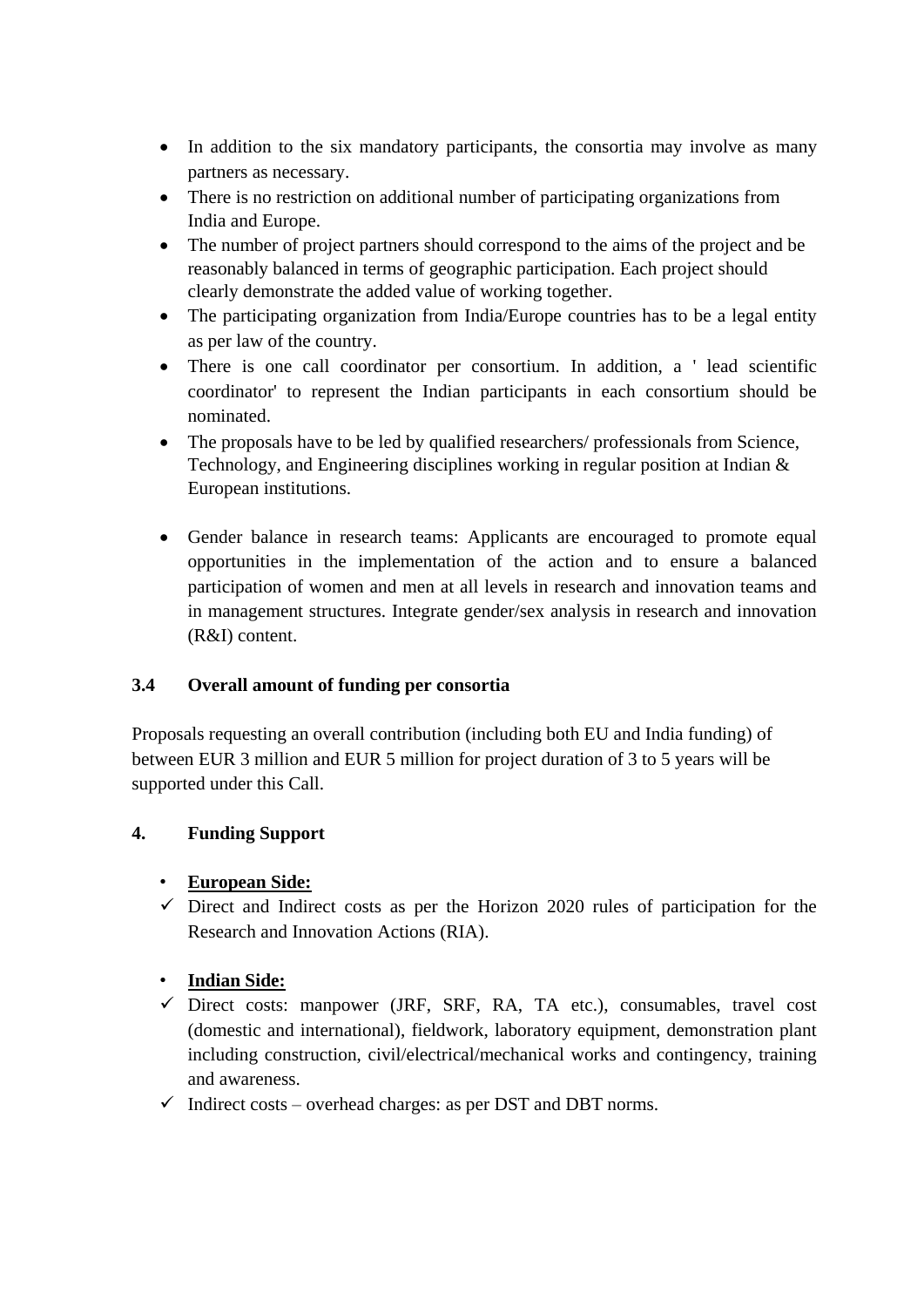# **Indian participant MUST submit additional detailed financial plan in Part B of the Horizon 2020 Application form, according to the format hereunder:**

### **Budget format**

**Name of the Investigator:** 

**Name of the Institution:** 

**Type of Organisation:**

| <b>Head</b>                                             | Year 1 | Year 2 | Year 3 | <b>Total</b> |
|---------------------------------------------------------|--------|--------|--------|--------------|
| A. Non-recurring                                        |        |        |        |              |
| 1. Lab Equipment                                        |        |        |        |              |
| 2. Demonstration Plant Cost                             |        |        |        |              |
|                                                         |        |        |        |              |
| Total A                                                 |        |        |        |              |
| <b>B.</b> Recurring                                     |        |        |        |              |
| 1. Consumables                                          |        |        |        |              |
| 2. Manpower JRF, SRF, RA, TA                            |        |        |        |              |
| 3. Travel                                               |        |        |        |              |
| a. Domestic (including field work)                      |        |        |        |              |
| b. International travel                                 |        |        |        |              |
| c. Local hospitality for visiting scientist.            |        |        |        |              |
| 4. Training and Awareness                               |        |        |        |              |
| 5. Review meeting:                                      |        |        |        |              |
| 6. Contingency                                          |        |        |        |              |
| 7. Outsourcing                                          |        |        |        |              |
| 8. Other expenses (Specify)                             |        |        |        |              |
| 9. Indirect cost (Overheads) - as per DST/<br>DBT norms |        |        |        |              |
| TOTAL B $(1+2+3+4+5+6+7+8+9)$                           |        |        |        |              |
| TOTAL (A+B)                                             |        |        |        |              |

Important notice: this budget table should be made for each Indian participating/applicant partner. Details and Justification should be provided for each head.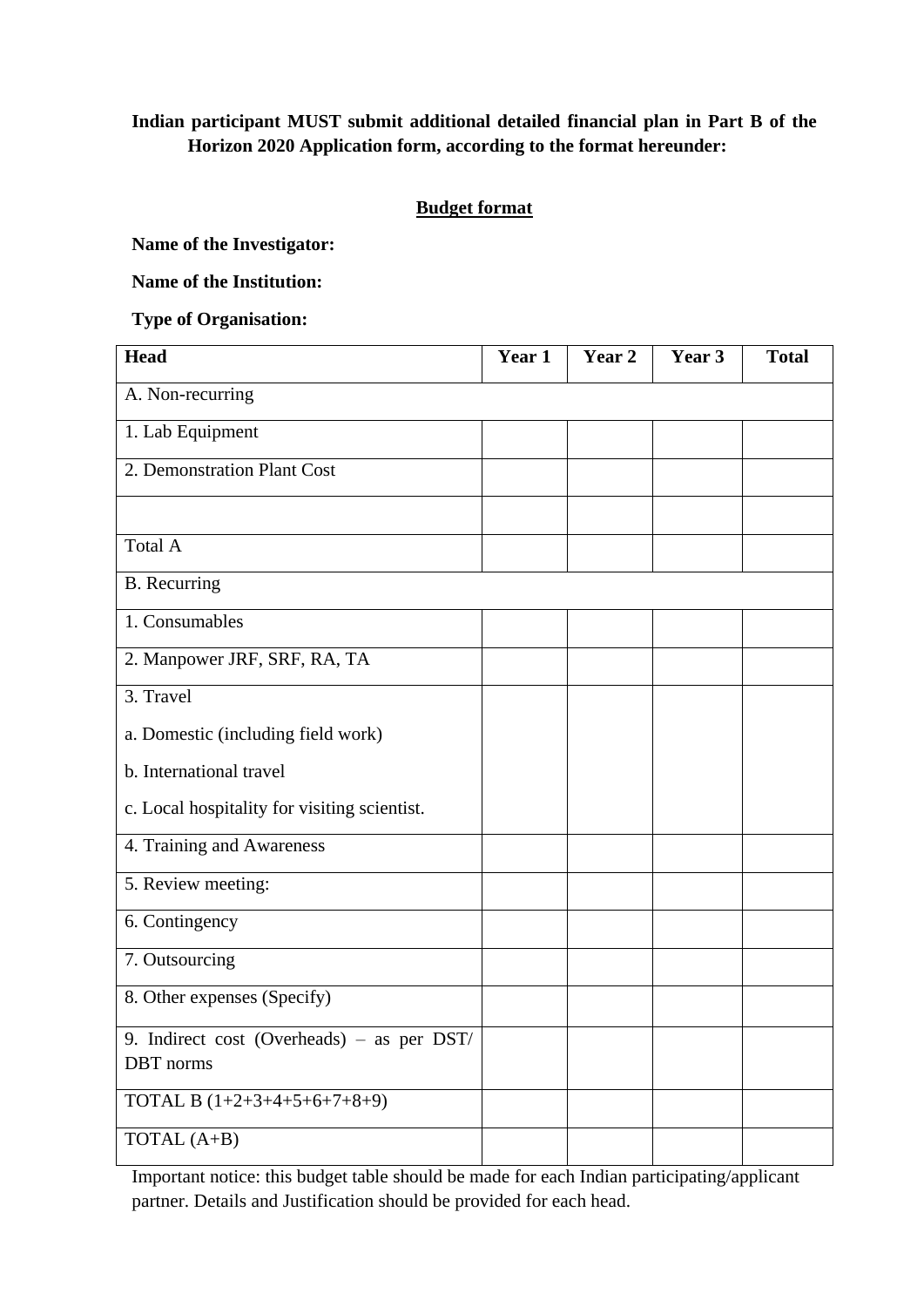### **5. Process for submission of Joint Project Proposals**

### 5.1 Submission of proposal on Horizon 2020 Participant Portal<sup>9</sup>

Joint Proposals must be submitted by the Call Coordinator **on-line** via the Electronic Submission Service of the Participant Portal of Horizon 2020.

Proposals must be submitted electronically using the electronic submission system of the Horizon 2020 Participant Portal. Access to the electronic submission system is available after selecting a topic and a type of action of a call. Click here to start submission [http://ec.europa.eu/research/participants/portal/desktop/en/opportunities/h2020/topics/sc5-](http://ec.europa.eu/research/participants/portal/desktop/en/opportunities/h2020/topics/sc5-12-2018.html) [12-2018.html](http://ec.europa.eu/research/participants/portal/desktop/en/opportunities/h2020/topics/sc5-12-2018.html)

Proposals must be created and submitted by a representative/contact person of the coordinating organisation. The electronic submission system is an online wizard that guides you step-by-step through the preparation of your proposal. The proposal itself consists of 2 main parts: PART A relating to administrative forms (structured information of the basic administrative data, declarations of partners, organisations and contact persons, etc...) and PART B containing the technical specifications, the detailed description of the planned research and innovation project; outlining work packages, budget and costs, etc..

Further mandatory or optional annexes (e.g. supporting documents for ethics issues) can be required by the call and the given topic, as shown in the submission system.

To be able to use the Participant Portal Submission Service, it's **mandatory** that you register yourself through the European Commission Authentication Service (ECAS) in order to access the IT tools of the Participant Portal [https://webgate.ec.europa.eu/cas/eim/external/register.cgi]

If you want to participate in a project proposal, your organisation needs to be registered in the Beneficiary Register of the Participant Portal and have a 9-digit Participant Identification Code  $(PIC)^{10}$ .

You can verify whether your organisation is already registered and has a PIC on the Participant Portal 'Beneficiary Register' page. If not, you can start the registration process on the same page and, once completed, get the PIC to be quoted in your proposal and in any correspondence with the Commission.

5.2 Submission of joint proposals to India (both to DST and DBT).

Online submission:

 $\overline{a}$ 

1 pdf file and 1 Doc file of the final joint proposal (PART A and Part B) which has been submitted on the Horizon 2020 Participant Portal, should be uploaded online by the

<sup>&</sup>lt;sup>9</sup> [http://ec.europa.eu/research/participants/docs/h2020-funding-guide/grants/applying-for-funding/submit](http://ec.europa.eu/research/participants/docs/h2020-funding-guide/grants/applying-for-funding/submit-proposals_en.htm)[proposals\\_en.htm](http://ec.europa.eu/research/participants/docs/h2020-funding-guide/grants/applying-for-funding/submit-proposals_en.htm)

<sup>10</sup> <http://ec.europa.eu/research/participants/portal/desktop/en/organisations/register.html>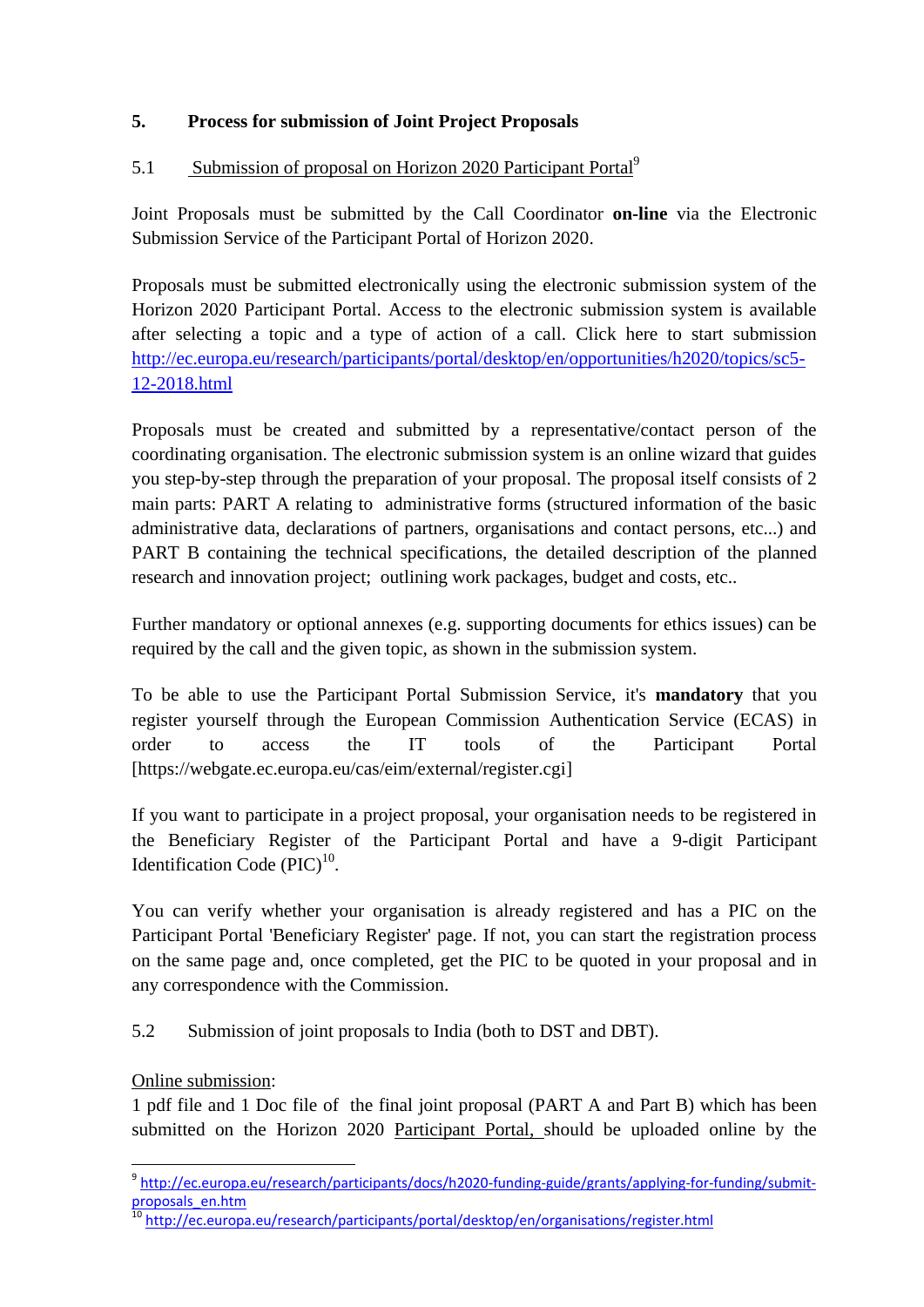nominated 'Lead Indian Scientific Coordinator', on the DST portal: [www.onlinedst.gov.in,](http://www.onlinedst.gov.in/) through DST's Electronic Project Management System (e-PMS) along with the necessary documents.

DST will dispatch the submitted consortia on line to DBT.

In addition, a hard copy is also requested (see hereunder) to both DST and DBT.

### **Instructions for uploading proposal to DST on e-PMS**

- I. Log on [onlinedst.gov.in](http://upsssc.gov.in/AllNotifications.aspx) to access the home page of the "DST e-PMS Portal", register, log in and submit the joint project proposal in prescribed Format.
- II. Before filling up the form candidates are advised to carefully go through the Relevant Advertisement published at the DST Website (www.dst.gov.in) and also available under Proposal Formats in the e-PMS Portal after logging in the portal site.
- III. To save your time and avoid data loss, please download the appropriate proposal format and fill all the information required as per the format as a Word and PDF file and then keep it ready for upload during submission of mandatory documents.
- IV. Click on "Submit proposals" link which would take you to a page seeking multiple information starting with – General information, Principal investigator etc.:

Important: for EU-India proposal, you do **not need to fill in the part related to "Suggested referees and Current Ongoing Project**. In other words, only the mandatory information sought against each menu has not to be filled it and thus not "Suggested referees and Current Ongoing Project".

- V. After filling all above particulars, there is provision for preview your details before final submission of application form on clicking on "Preview" button. Preview page will display all facts/particulars that you have mentioned on entry time if you are sure with filled details then click on "Submit" button to finally push data into server.
- VI. Candidates are advised to carefully fill and verify the details filled in the online application themselves as no change will be possible/ entertained after clicking the FINAL SUBMIT BUTTON.

# **LAST DATE FOR RECEIPT OF APPLICATIONS:**

The joint proposal must be submitted by **27th February 2018 (17:00 CET and 23:59 IST)** after which the web-link will be AUTOMATICALLY disabled FOR ANY USAGE.

Submission of hard copy: a hard copy of the version submitted online to the Horizon 2020 Participant Portal, should be submitted to **both DST and DBT** by 12<sup>th</sup> March 2018 at the latest, to the following postal address by SPPED POST only: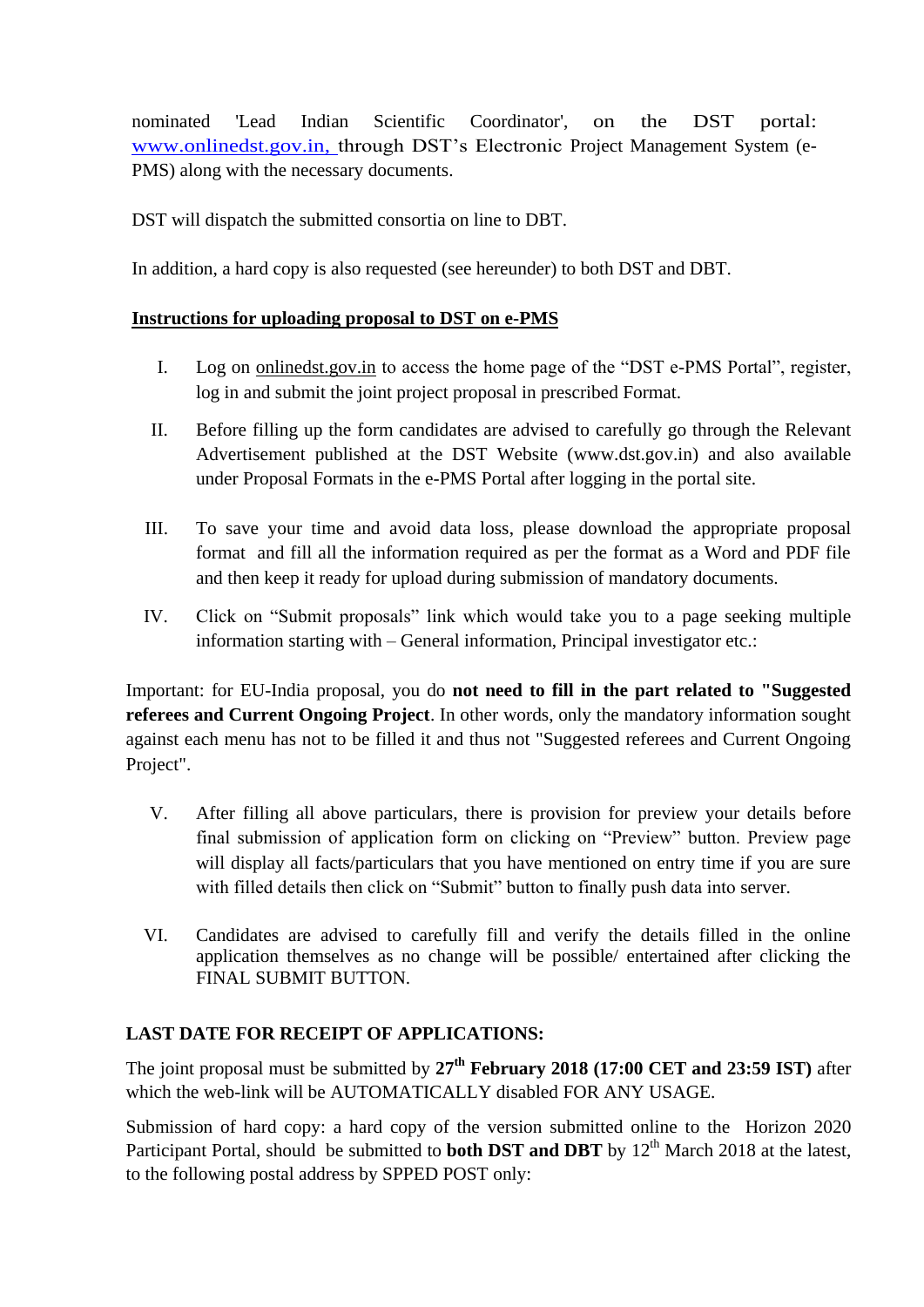#### **Department of Science and Technology**

Dr. Arvind Kumar Scientist 'E' Room No. 14 D Technology Bhavan Department of Science and Technology New Mehrauli Road, New Delhi -110016 Email: sanjay.kalia@nic.in Email: arvind.kumar71@nic.in

#### **Department of Biotechnology**

Dr. Sanjay Kalia, Scientist E International Cooperation Department of Biotechnology (DBT) CGO Complex, Lodhi Road New Delhi - 110 003

#### **List of documents required for online submission DST e-PMS**

The followings documents may be prepared by Indian PI and uploaded on the DST Portal[www.onlinedst.gov.in](http://www.onlinedst.gov.in/) . The requisite format is listed below.

- a) Biodata (max size 512KB)
- b) Certificate from Investigator(s) (max size 512KB)
- c) Endorsement from the Head of Institution (on letter head) (max size 512KB)
- d) Conflict of Interest (max Size 512KB)
- e) Complete Proposal (1 pdf file and 1 Doc file) as indicated in online portal(max size 2 MB)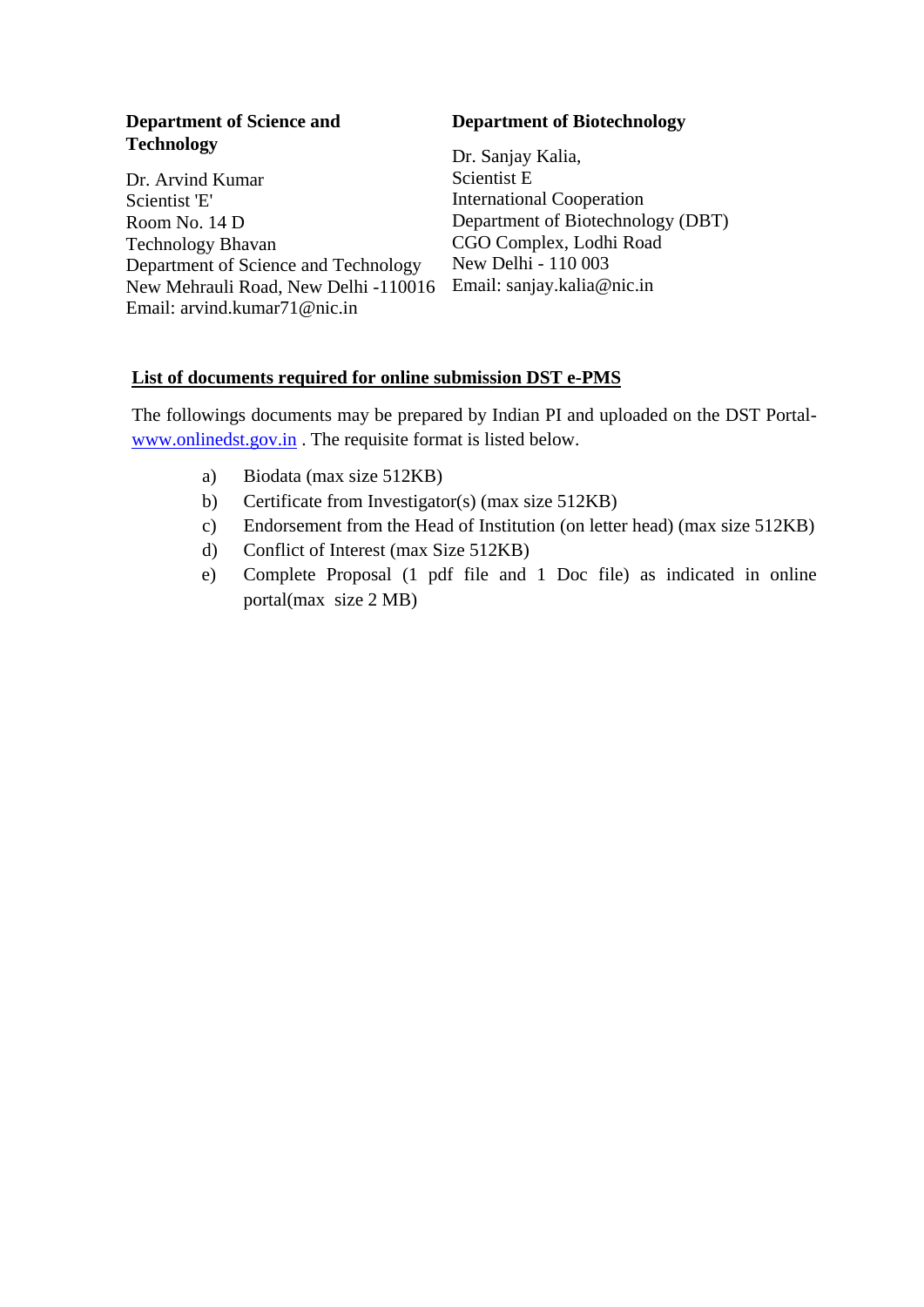### **Endorsement from the Head of Institution**

(To be given on letter head)

#### **Project Title:**

- 1. Certified that the Institute welcomes participation of Dr\_\_\_\_\_\_\_\_\_\_\_\_\_\_\_\_\_\_\_\_ as the Principal Investigator and Dr\_\_\_\_\_\_\_\_\_\_\_\_\_\_\_\_\_\_\_\_\_\_\_\_\_\_\_\_ as the Principal Co-Investigator for the project and that in the unforeseen event of discontinuance by the Principal Investigator, the Principal Co-Investigator will assume the responsibility of the fruitful completion of the project (with due information to funding agency).
- 2. Certified that the equipment and other basic facilities and such other administrative facilities as per terms and conditions of the grant, will be extended to the investigator(s) throughout the duration of the project.
- 3. Institute assumes to undertake the financial and other management responsibilities of the project.

Date:

Name and Signature of Head of Institution

Place: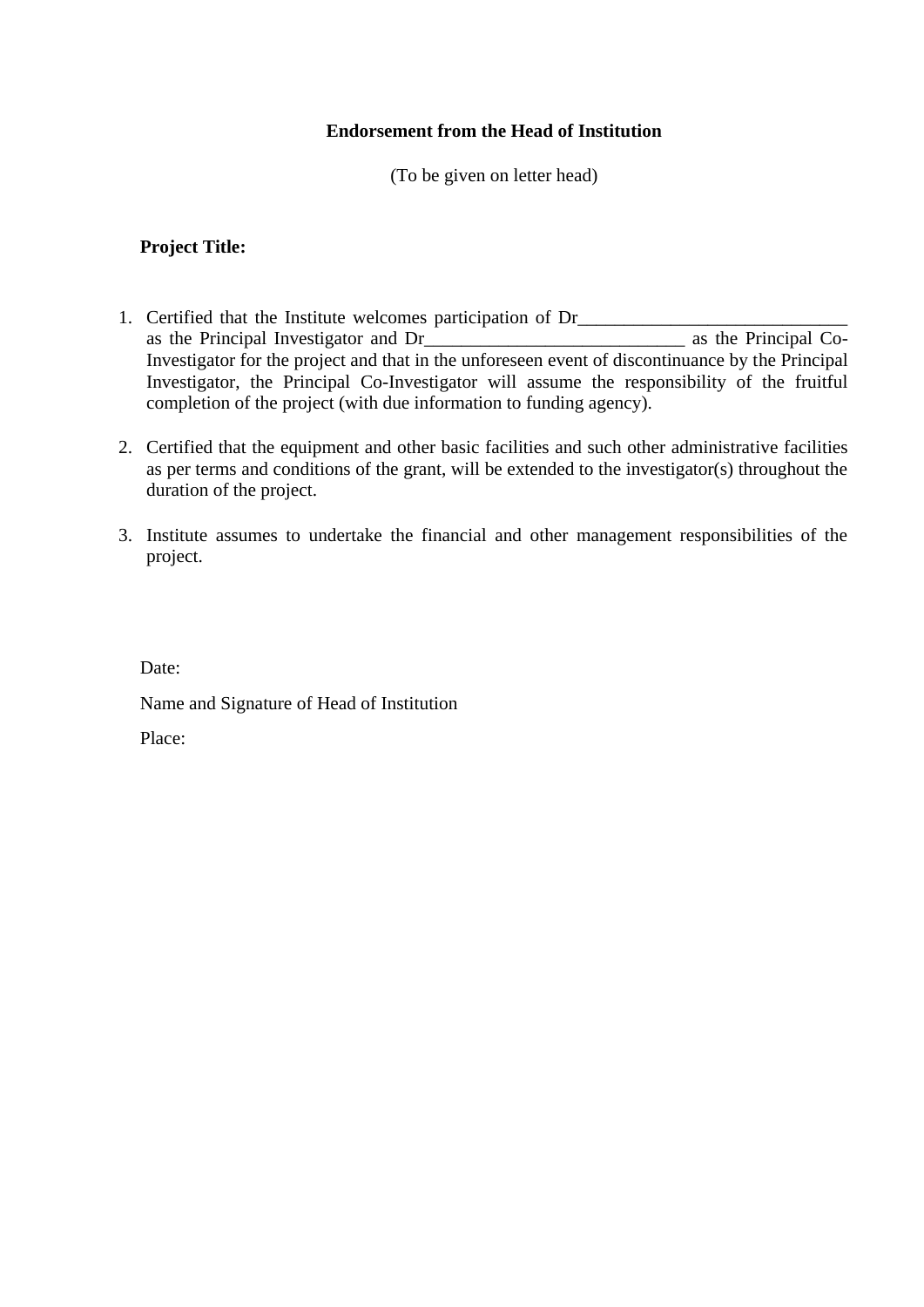### **Certificate from the Investigator**

#### **Project Title:**

- 1. I/ We agree to abide by the terms and conditions of the DST/DBT research grant.
- 2. I/ We did not submit the project proposal elsewhere for financial support.
- 3. I/ We have explored and ensured that equipment and basic facilities will actually be available as and when required for the purpose of the projects. I/We shall not request financial support under this project, for procurement of these items.
- 4. I/ We undertake that spare time on permanent equipment made available to other users.
- 5. I/We have enclosed the following documents uploaded online portal.
	- a) Biodata of all Lead PIs.
	- b) Certificate from Investigator(s)
	- c) Endorsement from the Head of Institution (on letter head)
	- d) Conflict of Interest
	- e) Complete Proposal (1pdf file and 1Doc file)

Name of PI and Signature

Date:

Place: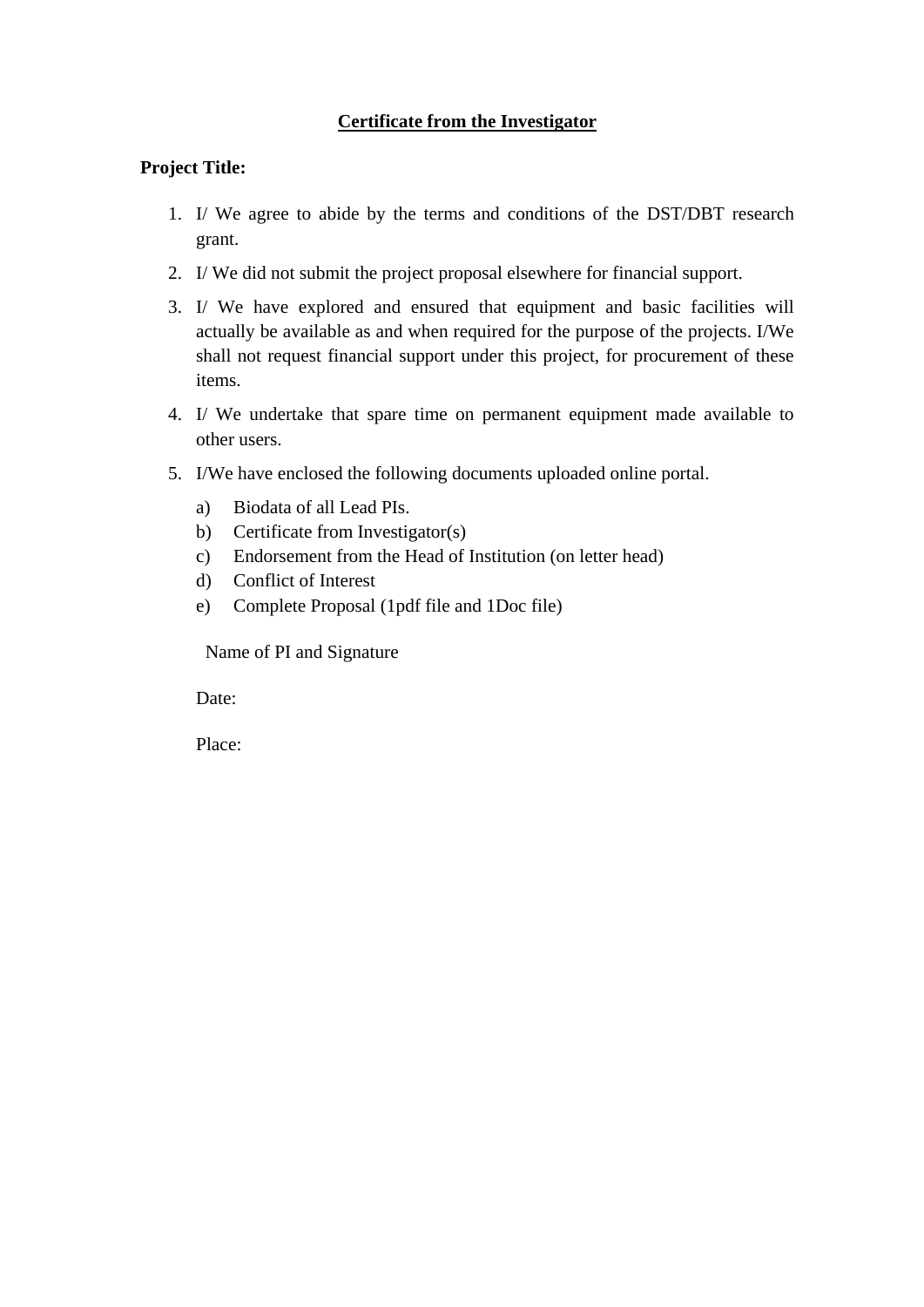### **DEPARTMENT OF SCIENCE AND TECHNOLOGY**

### **POLICY ON CONFLICT OF INTEREST**

# **FOR REVIEWER & COMMITTEE MEMBER or APPLICANT or DST OFFICER ASSOCIATED/ DEALING WITH THE SCHEME/ PROGRAM OF DST**

Issues of Conflicts of Interest and ethics in scientific research and research management have assumed greater prominence, given the larger share of Government funding in the country's R & D scenario. The following policy pertaining to general aspects of Conflicts of Interest and code of ethics, are objective measures that is intended to protect the integrity of the decision making processes and minimize biasness. The policy aims to sustain transparency, increase accountability in funding mechanisms and provide assurance to the general public that processes followed in award of grants are fair and non-discriminatory. The Policy aims to avoid all forms of bias by following a system that is fair, transparent and free from all influence/ unprejudiced dealings, prior to, during and subsequent to the currency of the programme to be entered into with a view to enable public to abstain from bribing or any corrupt practice in order to secure the award by providing assurance to them that their competitors will also refrain from bribing and other corrupt practice and the decision makers will commit to prevent corruption, in any form, by their officials by following transparent procedures. This will also ensure a global acceptance of the decision making process adopted by DST.

### **Definition of Conflict of Interest**:

Conflict of Interest means "any interest which could significantly prejudice an individual's objectivity in the decision making process, thereby creating an unfair competitive advantage for the individual or to the organization which he/she represents". The Conflict of Interest also encompasses situations where an individual, in contravention to the accepted norms and ethics, could exploit his/her obligatory duties for personal benefits.

### 1. **Coverage of the Policy**:

- a) The provisions of the policy shall be followed by persons applying for and receiving funding from DST, Reviewers of the proposal and Members of Expert Committees and Programme Advisory Committees. The provisions of the policy will also be applicable on all individuals including Officers of DST connected directly or indirectly or through intermediaries and Committees involved in evaluation of proposals and subsequent decision making process.
- b) This policy aims to minimize aspects that may constitute actual Conflict of Interests, apparent Conflict of Interests and potential Conflict of Interests in the funding mechanisms that are presently being operated by DST. The policy also aims to cover, although not limited to, Conflict of interests that are Financial (gains from the outcomes of the proposal or award), Personal (association of relative / Family members) and Institutional (Colleagues, Collaborators, Employer, persons associated in a professional career of an individual such as Ph.D. supervisor etc.)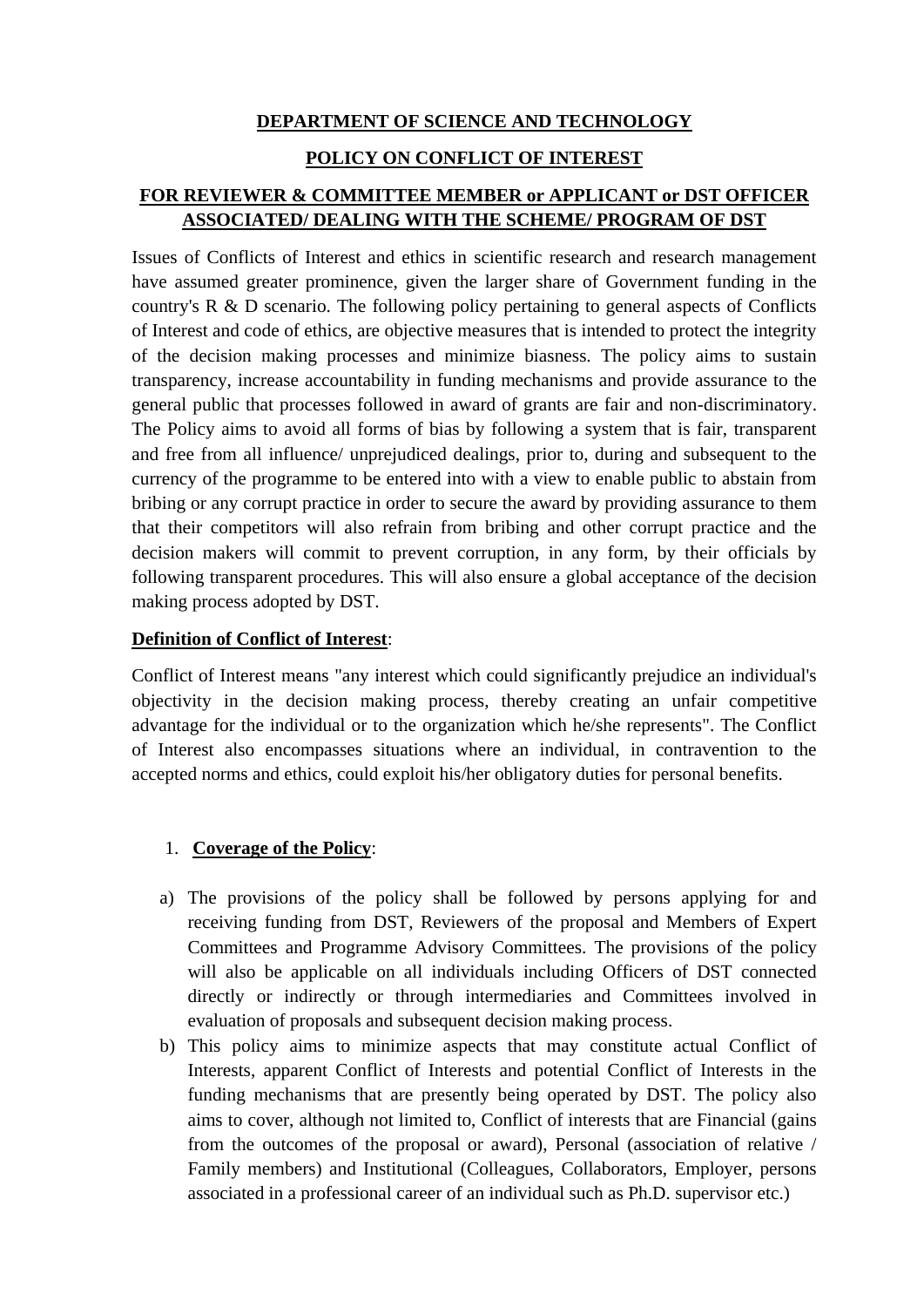### 2. **Specifications as to what constitutes Conflict of Interest**.

Any of the following specifications (non-exhaustive list) imply Conflict of Interest if,

- (i) Due to any reason by which the Reviewer/Committee Member cannot deliver fair and objective assessment of the proposal.
- (ii) The applicant is a directly relative# or family member (including but not limited to spouse, child, sibling, parent) or personal friend of the individual involved in the decision making process or alternatively, if any relative of an Officer directly involved in any decision making process / has influenced interest/ stake in the applicant's form etc.
- (iii) The applicant for the grant/award is an employee or employer of an individual involved in the process as a Reviewer or Committee Member; or if the applicant to the grant/award has had an employer-employee relationship in the past three years with that individual.
- (iv) The applicant to the grant/award belongs to the same Department as that of the Reviewer/Committee Member.
- (v) The Reviewer/Committee Member is a Head of an Organization from where the applicant is employed.
- (vi) The Reviewer /Committee Member is or was, associated in the professional career of the applicant (such as Ph.D. supervisor, Mentor, present Collaborator etc.)
- (vii) The Reviewer/Committee Member is involved in the preparation of the research proposal submitted by the applicant.
- (viii) The applicant has joint research publications with the Reviewer/Committee Member in the last three years.
- (ix) The applicant/Reviewer/Committee Member, in contravention to the accepted norms and ethics followed in scientific research has a direct/indirect financial interest in the outcomes of the proposal.
- (x) The Reviewer/Committee Member stands to gain personally should the submitted proposal be accepted or rejected.

# The Term "Relative" for this purpose would be referred in section 6 of Companies Act, 1956.

### 3. **Regulation**:

The DST shall strive to avoid conflict of interest in its funding mechanisms to the maximum extent possible. Self-regulatory mode is however recommended for stake holders involved in scientific research and research management, on issues pertaining to Conflict of Interest and scientific ethics. Any disclosure pertaining to the same must be made voluntarily by the applicant/Reviewer/Committee Member.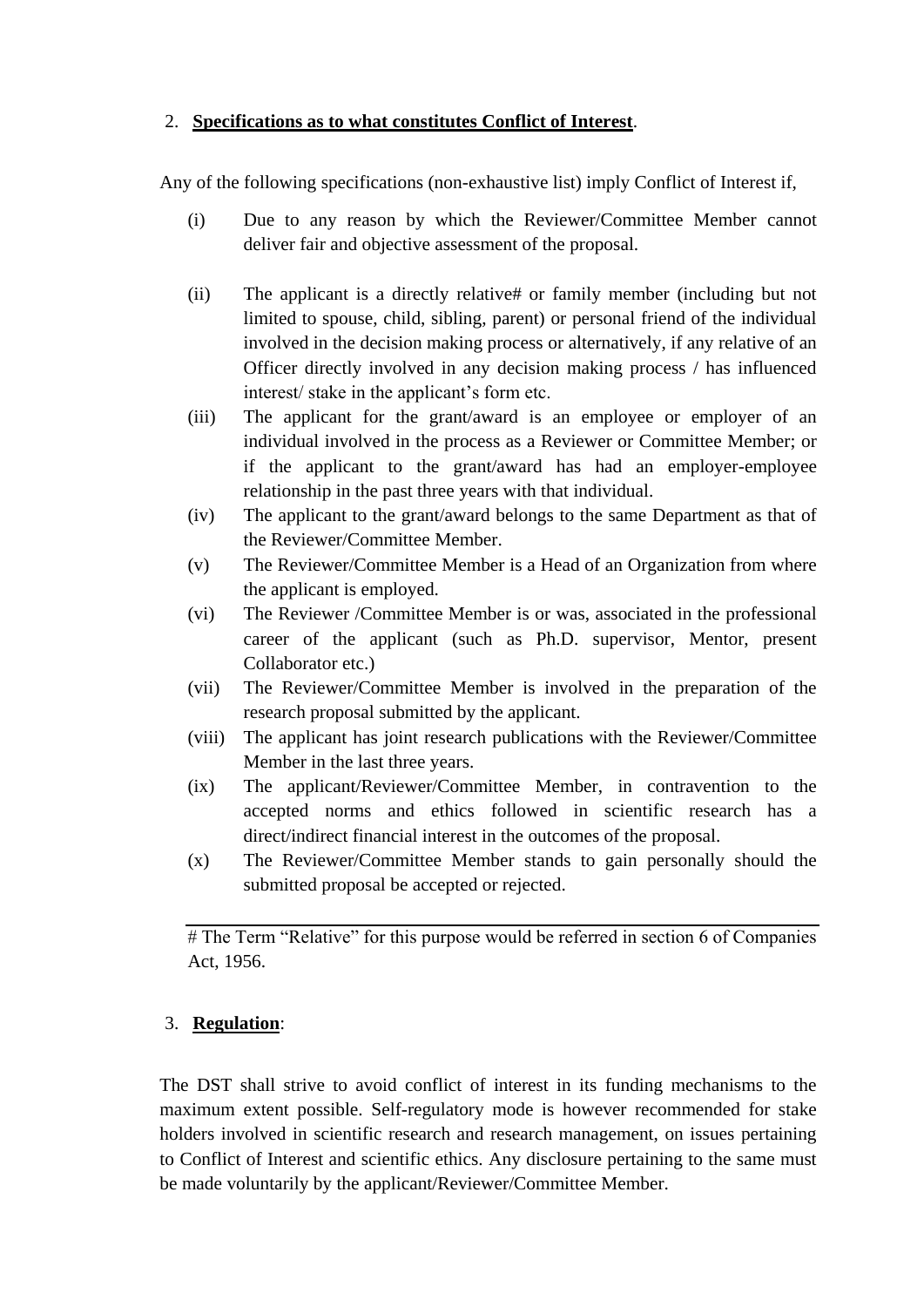### 4. **Confidentiality**:

The Reviewers and the Members of the Committee shall safeguard the confidentiality of all discussions and decisions taken during the process and shall refrain from discussing the same with any applicant or a third party, unless the Committee recommends otherwise and records for doing so.

### 5. **Code of Conduct**

### 5.1 **To be followed by Reviewers/Committee Members**:

- (a) All reviewers shall submit a conflict of interest statement, declaring the presence or absence of any form of conflict of interest.
- (b) The reviewers shall refrain from evaluating the proposals if the conflict of interest is established or if it is apparent.
- (c) All discussions and decisions pertaining to conflict of interest shall be recorded in the minutes of the meeting.
- (d) The Chairman of the Committee shall decide on all aspects pertaining to conflict of interests.
- (e) The Chairman of the Committee shall request that all members disclose if they have any conflict of interest in the items of the agenda scheduled for discussion.
- (f) The Committee Members shall refrain from participating in the decision making process and leave the room with respect to the specific item where the conflict of interest is established or is apparent.
- (g) If the Chairman himself/herself has conflict of interest, the Committee may choose a Chairman from among the remaining members, and the decision shall be made in consultation with Member Secretary of the Committee.
- (h) It is expected that a Committee member including the Chair-person will not seek funding from a Committee in which he/she is a member. If any member applies for grant, such proposals will be evaluated separately outside the Committee in which he/she is a member.

# 5.2 **To be followed by the Applicant to the Grant/Award:**

- (a) The applicant must refrain from suggesting referees with potential Conflict of Interest that may arise due to the factors mentioned in the specifications described above in Point No. 2.
- (b) The applicant may mention the names of individuals to whom the submitted proposal should not be sent for refereeing, clearly indicating the reasons for the same.

# 5.3 **To be followed by the Officers dealing with Programs in DST:**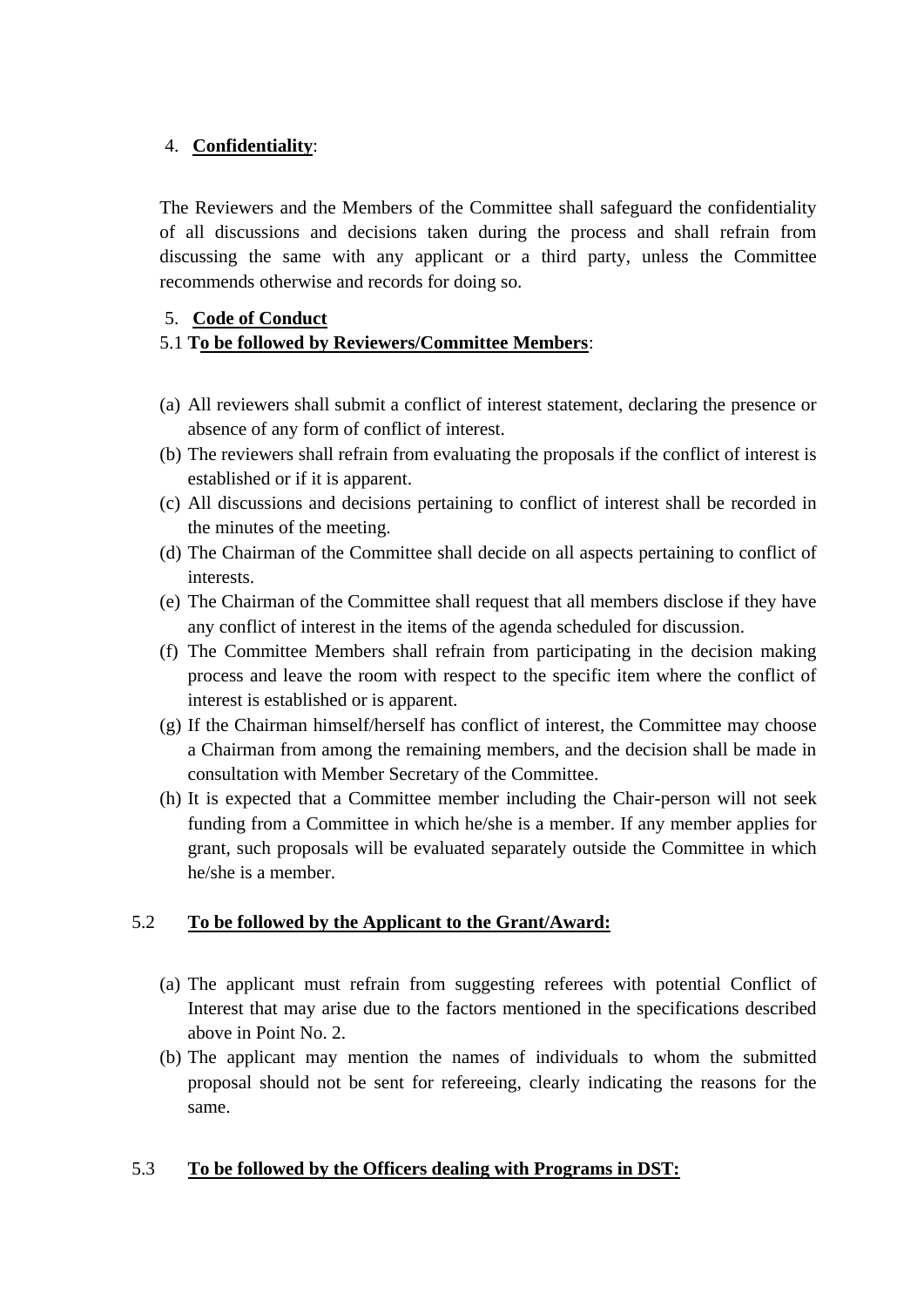While it is mandatory for the program officers to maintain confidentiality as detailed in point no. 6 above, they should declare, in advance, if they are dealing with grant applications of a relative or family member (including but not limited to spouse, child, sibling, parent) or thesis/ post-doctoral mentor or stands to benefit financially if the applicant proposal is funded. In such cases, DST will allot the grant applications to the other program officer.

### **6. Sanction for violation**

# **6.1 For a) Reviewers / Committee Members and b) Applicant**

Any breach of the code of conduct will invite action as decided by the Committee.

### **6.2 For Officers dealing with Program in DST**

Any breach of the code of conduct will invite action under present provision of CCS (conduct Rules), 1964.

### **6.3 Final Appellate authority**:

Secretary, DST shall be the appellate authority in issues pertaining to conflict of interest and issues concerning the decision making process. The decision of Secretary, DST in these issues shall be final and binding.

### **7. Declaration**

**I have read the above "Policy on Conflict of Interest" of the DST applicable to the Reviewer/ Committee Member/ Applicant/ DST Scheme or Program Officer # and agree to abide by provisions thereof.**

I hereby declare that I have no conflict of interest of any form pertaining to the proposed grant \*

I hereby declare that I have conflict of interest of any form pertaining to the proposed grant \*

\* & # (Tick whichever is applicable)

### **Name of the Reviewer/ Committee Member or Applicant or DST Officer**

*(Strike out whichever is not applicable)*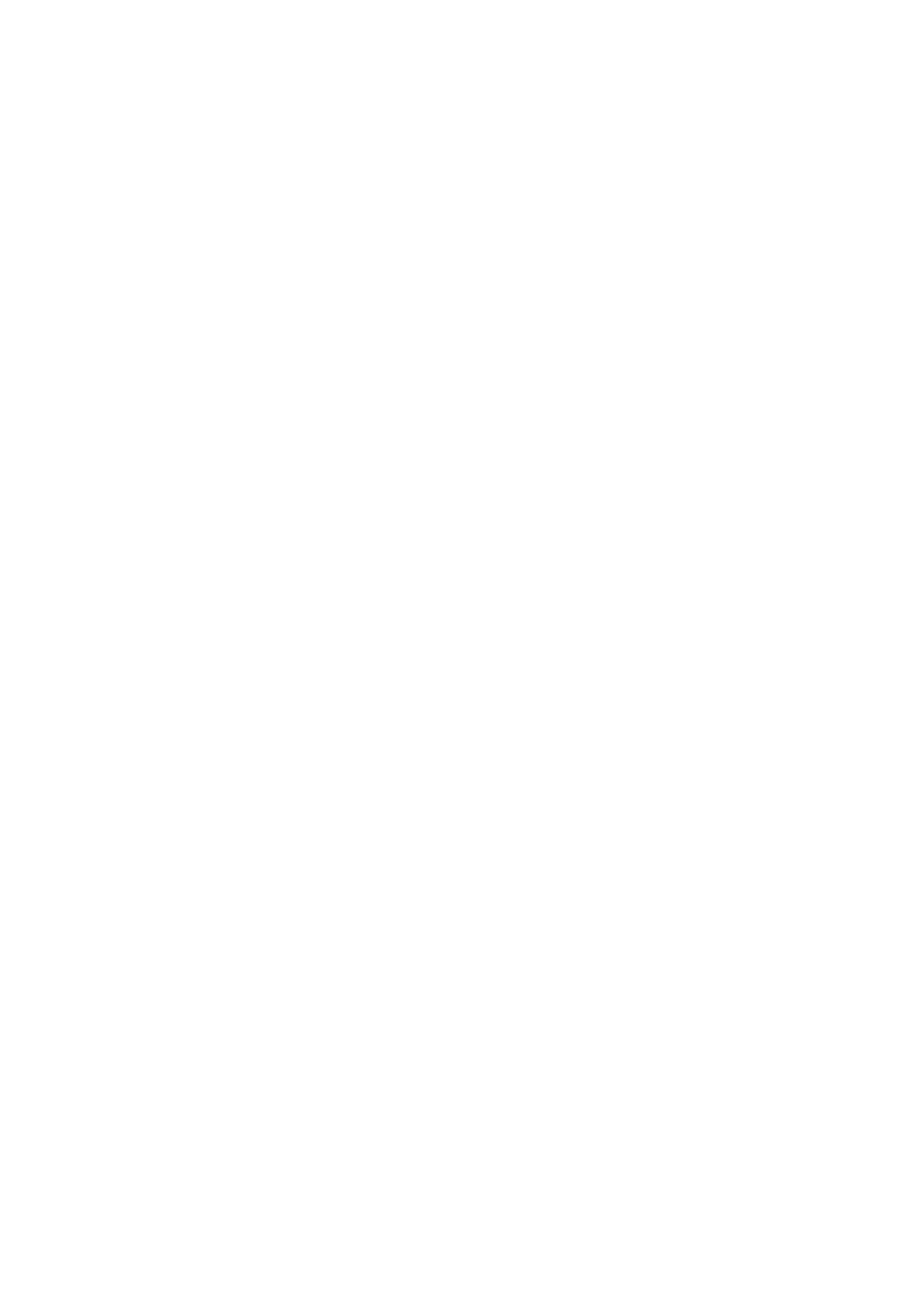#### **ANNEX**

#### **Call Text**

#### **SC5-12-2018: EU-India water co-operation**

Specific Challenge: In recent years, India and Europe have collaborated extensively to enhance and enrich each other's technological and scientific knowledge and management capacities to cope with increasing stress on water resources. Increasing heterogeneity in the uneven distribution of water resources triggered by climate change, extreme water-related events (floods and droughts) and increasing demand due to population growth and economic development add additional stress to water, environment and food security and to the national economy. Many of these water challenges are common to India and some of the EU Member States. Therefore there is a need for a concerted effort of India and EU to address these issues. This will also help in achieving the Sustainable Development Goals' (SDGs) agenda on water.

Scope: This action should develop new and/or adapt the most suitable existing innovative and affordable solutions for Indian conditions, both in urban and rural areas, addressing one or more of the following broad challenges:

- drinking water purification with a focus on emerging pollutants;
- waste water treatment, with scope for resource/energy recovery, reuse, recycle and rainwater harvesting, including bioremediation technologies;
- real time monitoring and control systems in distribution and treatment systems.

Actions should therefore take into account India's water challenges both with regard to quantity and quality. In doing so, allocation of water should be facilitated and the supply should become more competitive or lead to an optimisation of costs; it should also lead to better water management and quality by finding solutions to the treatment of widely varying pollution loads including those from emerging pollutants. The impact of extreme climate and hydrological conditions (monsoon floods) also need to be taken into consideration.

Actions addressing wastewater treatment should focus on sustainable use/reuse of water in rapidly expanding urban areas, as well as smaller cities lacking any type of suitable wastewater treatment. Actions may also address the development of appropriate decentralised water treatment and wastewater treatment and recycling systems, including the improvement of sewage collection and urban drainage systems. Water and energy efficient and cost-effective processes, optimising use and maximising energy and materials recovery from wastewater treatment, reliable monitoring schemes to ensure safe water use and reuse, and simple and affordable operation and maintenance methods also need to be considered.

Actions focusing on drinking water purification should address multiple contaminants or focus on the identification and removal of specific classes of pollutants (e.g. pesticides, fertilisers, geogenic contaminants, etc.).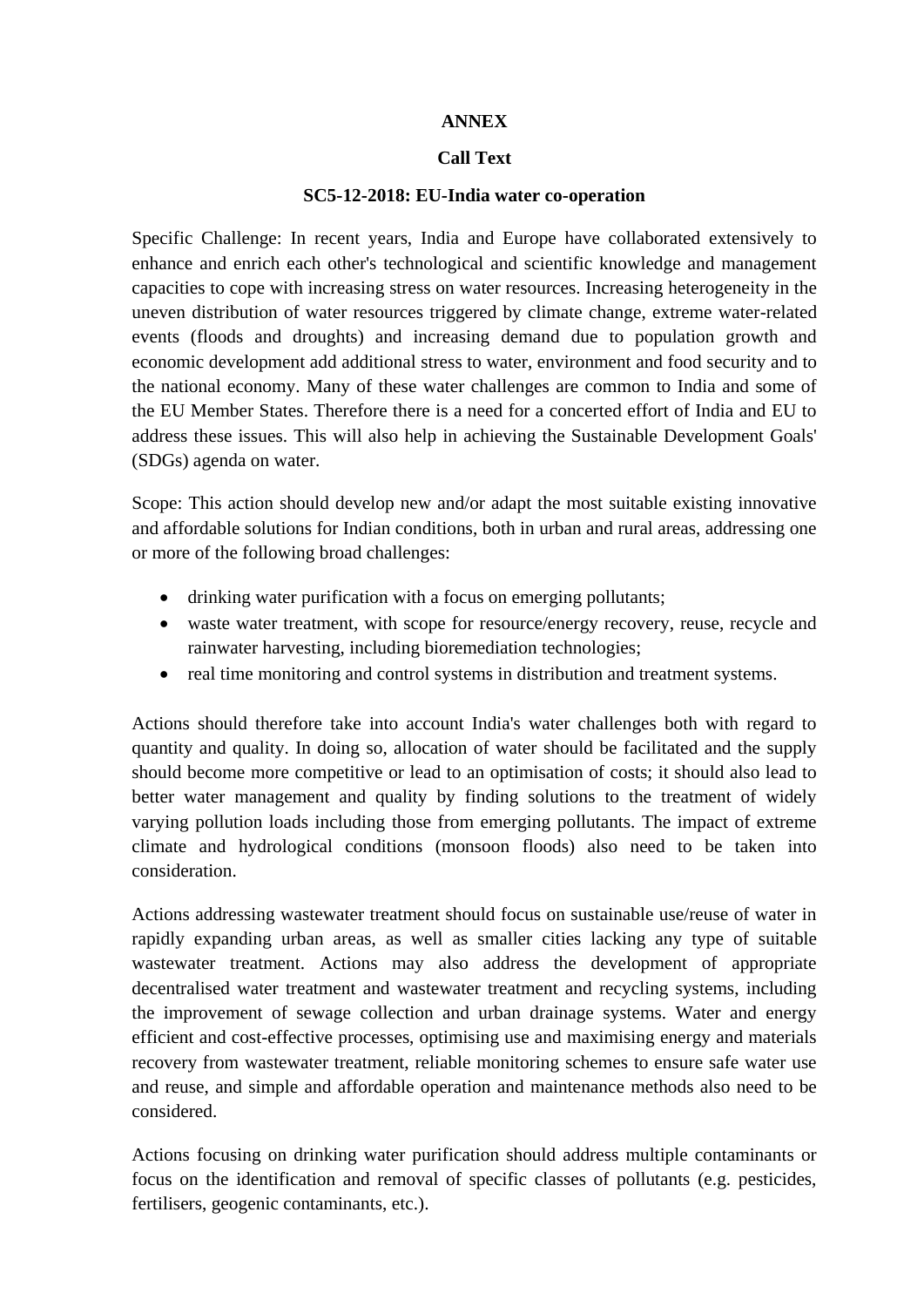In actions on wastewater treatment and drinking water purification, the design, development and deployment of sensors and decision support systems for real time monitoring and control of water quantity and quality, should be considered.

In all cases, the involvement of relevant stakeholders, including industry partners, local authorities, water users, research centres and social communities, and consideration of possible gender differences in the use and need of water, is essential in order to enable a strong demonstration component involving transfer of European knowledge, expertise and technology to facilitate future in-house replication. Understanding and assessing the impacts of the developed innovative solutions to the society, in particular for the vulnerable societal groups, should be duly considered. Moreover, in addressing water allocation, the governance of water management and the efficiency of water use, especially for irrigation which is the largest water consumer, should be considered. Actions may also choose to address a combination of the above challenges at river basin scale and should capitalise on knowledge acquired in the projects supported by the joint coordinated EU-India call on water under FP7. Activities are expected to focus on Technology Readiness Levels (TRL) 3 to 6.

In line with the strategy for EU international cooperation in research and innovation (COM(2012) 497), international cooperation is encouraged, in particular with the EU's strategic partners – which India is, as confirmed at the EU-India Summit on 30 March 2016. Actions should include Indian partners in a balanced way. This call should also contribute to the objective stated in the Memorandum of Understanding on water cooperation between India and the EU adopted on 7 October  $2016<sup>11</sup>$  aiming at strengthening the technological, scientific and management capabilities of India and the EU in the field of water.

Proposals should pay attention to the special call conditions for this topic. Both the Indian Department of Science and Technology (DST) and the Department of Biotechnology (DBT) within Indian Ministry of Science and Technology, are committed to co-fund the Indian entities and thus Indian participants will not be eligible for EU funding. This call text will also be available on the websites of DST and DBT respectively and it will refer to the agreed Co-Funding Mechanism  $(CFM)^{12}$  between the EC and DST and DBT. Proposals are to be developed jointly with the Indian entities. For funding purposes, the Indian entities must Horizon 2020 - Work Programme 2018-2020 Climate action, environment, resource efficiency and raw materials submit the proposal to DST and/or DBT. Evaluation will be done jointly according to the conditions specified in the CFM and respecting the EC peer review rules.

The Commission considers that proposals requesting an overall contribution (including both EU and India funding) of between EUR 3 million and EUR 5 million would allow this specific challenge to be addressed appropriately. Nonetheless, this does not preclude submission and selection of proposals requesting other amounts. The funding support for

 $\overline{a}$ 

<sup>&</sup>lt;sup>11</sup> https://ec.europa.eu/commission/commissioners/2014-2019/vella/announcements/memorandum-

understanding-between-republic-india-and-european-union-water-cooperation\_en

<sup>12</sup> http://ec.europa.eu/research/participants/data/ref/h2020/other/hi/h2020\_localsupp\_india\_en.pdf